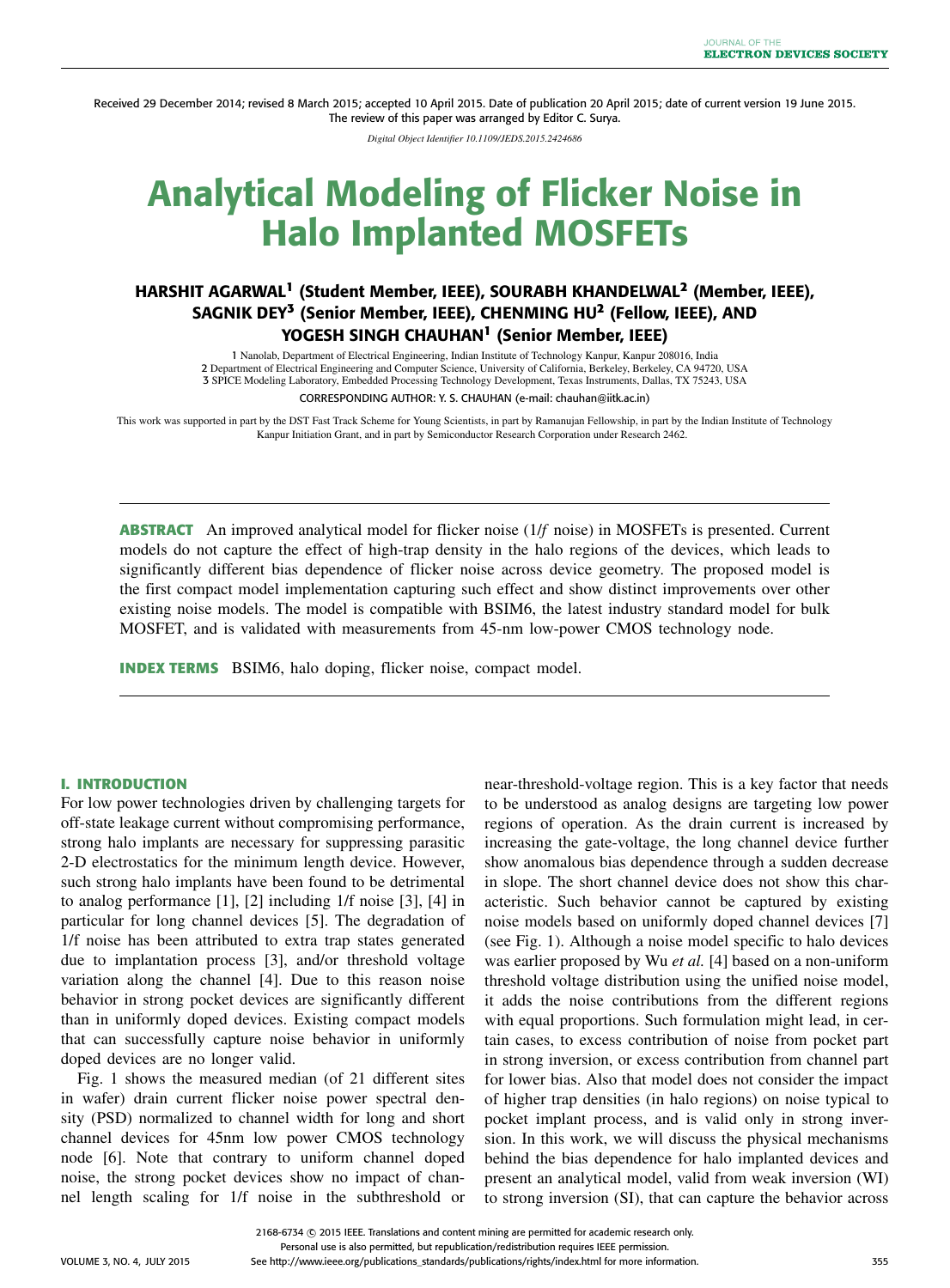

**FIGURE 1.** Drain current flicker noise power spectral density versus drain current at  $V_{DS} = 0.55$  V, both normalized to channel width. Measurements are from the same technology as in [6] and show complex dependency on gate voltage, especially for long channel device. Weak inversion noise is dominated by contributions from halo regions and therefore there is no impact of length scaling on 1/*f* noise.

length considering the impact of both non-uniform threshold voltage and increased trap density. The model is compatible with BSIM6 MOS model, which is the latest industry standard compact model of bulk MOSFET [8]–[10].

#### **II. ANALYTICAL FLICKER NOISE MODEL**

#### *A. MODEL FORMULATION*

Starting with the earlier Langevin method for flicker noise modeling, there exist other approaches like equivalent circuit method, impedance field method, Klaassen Prins (KP) approach, etc. [11]–[13]. The presented formulation is based on small signal approach, which is similar to the impedance field method. The halo doped transistor can be represented as in Fig. 2, where the total length L is segmented into two parts: a region of higher doping of length *L<sup>h</sup>* with equivalent resistance *Rh*, noise PSD *SID*,*<sup>h</sup>* and another low doped region of length L-*L<sup>h</sup>* with resistance *Rch* and noise PSD *SID*,*ch*. In a very crude form (neglecting transistor transconductance), overall drain current noise PSD (*SID*) can be expressed as [14],

$$
S_{ID} = S_{ID,h} \left[ \frac{R_h}{R_h + R_{ch}} \right]^2 + S_{ID,ch} \left[ \frac{R_{ch}}{R_h + R_{ch}} \right]^2 \tag{1}
$$

We have demonstrated earlier that (1) can be implemented by simple two transistor subcircuit model where resistances of channel and halo regions are calculated by SPICE [14]. However, such an implementation cannot be used for a practical industry standard compact model formulation since it degrades the simulation speed as well as complicates model parameter extraction procedure. Here we will present a complete analytical model that can successfully reproduce the



**FIGURE 2.** Representation of MOSFET for noise modeling. Channel length *L* can be divided into two parts—the halo region of length *L<sup>h</sup>* with doping *Nh* and the channel region of length *L*-*L<sup>h</sup>* with doping *N***ch**.



**FIGURE 3.** Small signal analysis of two transistor noise circuit. Principle of superposition is used to obtain total noise from individual noise contributions. (a) Noisy halo transistor and noiseless channel transistor. (b) Noisy channel transistor and noiseless halo transistor.

series transistor noise behavior without above limitations. Firstly, the I-V parameters of the family of devices under test are extracted. For the noise modeling, it is now assumed that the transistor is composed of two transistors, channel transistor of length  $L-L_h$  and halo transistor of length  $L_h$ connected in series and carries same current  $(I_{DS})$  as in single transistor configuration. The individual contribution of the halo and channel transistors to overall noise is obtained using small signal analysis and principle of superposition.

From Fig. 3(a), the drain current noise PSD due to halo transistor is obtained by assuming channel transistor to be noiseless. Using small signal analysis,

$$
I_{n1} \simeq I_{n,h} \frac{g_{m,ch} + g_{d,ch}}{g_{m,ch} + g_{d,ch} + g_{d,h}}
$$
 (2)

$$
S_{ID,1} = S_{ID,h} \left[ \frac{g_{m,ch} + g_{d,ch}}{g_{m,ch} + g_{d,ch} + g_{d,h}} \right]^2
$$
 (3)

where *gm*,*ch*, *gd*,*ch* are the transconductance and output conductance of channel transistor and *gd*,*<sup>h</sup>* is the transconductance of the halo transistor. Similarly from Fig. 3(b),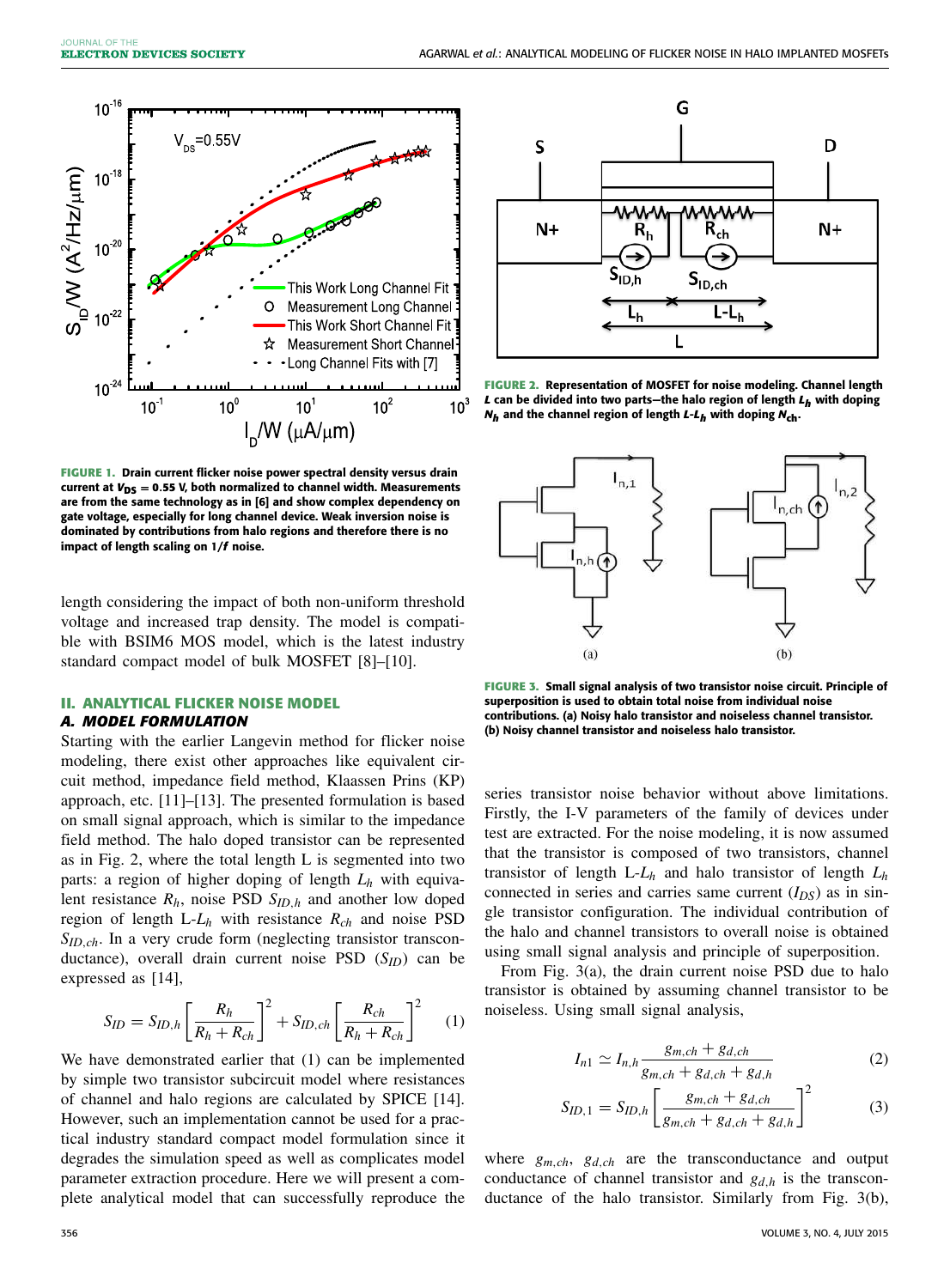the noise PSD due to the channel transistor is expressed as

$$
I_{n2} \simeq I_{n,ch} \frac{g_{d,h}}{g_{m,ch} + g_{d,ch} + g_{d,h}}
$$
(4)

$$
S_{ID,2} = S_{ID,ch} \left[ \frac{g_{d,h}}{g_{m,ch} + g_{d,ch} + g_{d,h}} \right]^2
$$
 (5)

Total drain current noise PSD becomes,

$$
S_{ID} = S_{ID,1} + S_{ID,2}
$$
 (6)

$$
= S_{ID,h} \left[ \frac{g_{m,ch} + g_{d,ch}}{g_{m,ch} + g_{d,ch} + g_{d,h}} \right]^2
$$

$$
+ S_{ID,ch} \left[ \frac{g_{d,h}}{g_{m,ch} + g_{d,ch} + g_{d,h}} \right]^2 \tag{7}
$$

$$
= S_{ID,h}.CF_h + S_{ID,ch}.CF_{ch}
$$
\n(8)

We refer to the multiplying factors to  $S_{ID,h}$  and  $S_{ID,ch}$  in (7) as contribution factors (CF). From [15],

$$
g_{d,ch} = 2n_q \mu C_{ox} \frac{W}{L - L_h} V_t q_{d,ch}
$$
\n<sup>(9)</sup>

$$
g_{d,h} = 2n_q \mu C_{ox} \frac{W}{L_h} V_t q_{d,h}
$$
\n<sup>(10)</sup>

$$
g_{m,ch} = 2\mu C_{ox} \frac{W}{L - L_h} V_t(q_{s,ch} - q_{d,ch})
$$
 (11)

where  $n_a$ ,  $\mu$ ,  $C_{ox}$ , and  $V_t$  are the slope factor, effective mobility, oxide capacitance per unit area and thermal voltage respectively.  $q_{s,ch}$ ,  $q_{d,ch}$ ,  $q_{s,h}$  and  $q_{d,h}$  are the normalized inversion charge densities at the source and drain ends of channel and halo transistor respectively. *qsh* and *qd*,*ch* are obtained from analytical solution of BSIM6 [16] charge equation given by (12), where pinch-off potential ( $\psi_p$ , normalized to thermal voltage  $V_t$ ) is given by (13) and is calculated independently for the two transistors using source potential  $v_{ch} = v_s$  and  $v_{ch} = v_d$  (effective drain potential) respectively.  $v_g$ ,  $v_{fb}$ ,  $\phi_f$  and  $\gamma$  in these equations are the normalized gate voltage, flat band voltage, bulk potential and body factor, respectively and  $\psi_{p0}$  is the approximation of pinch-off potential when it is close to zero. To calculate  $q_{d,h}$  and  $q_{s,ch}$ , the fact that the same current flows in one transistor and two transistor noise equivalent configuration is used,

$$
i_h = \frac{I_{DS}}{-2n_q\mu C_{ox}\frac{W}{L_h}V_t^2} = (q_{s,h}^2 + q_{s,h}) - (q_{d,h}^2 + q_{d,h}) \quad (14)
$$
  

$$
i_{ch} = \frac{I_{DS}}{-2n_q\mu C_{ox}\frac{W}{L-L_h}V_t^2} = (q_{s,ch}^2 + q_{s,ch}) - (q_{d,ch}^2 + q_{d,ch}) \quad (15)
$$

where  $i_h$  and  $i_{ch}$  are the normalized drain current of halo and channel transistor respectively. Since *IDS* is known from DC modeling, the above equations are solved for,

$$
q_{d,h} = -\frac{1}{2} + \frac{1}{2}\sqrt{1 + 4\left(q_{s,h}^2 + q_{s,h} - i_h\right)}\tag{16}
$$

$$
q_{s,ch} = -\frac{1}{2} + \frac{1}{2}\sqrt{1 + 4\left(q_{d,ch}^2 + q_{d,ch} + i_{ch}\right)}\tag{17}
$$

### *B. NOISE SOURCE*

The source of flicker noise in MOSFETs is attributed to mobility fluctuation and/or carrier number fluctuation [17]–[19]. There exist popular models which unifies the two approaches [7], [20], [21]. Here we have used the unified model presented in [20] (which has been widely used in industry standard bulk MOSFET models [22]–[24]) for halo and channel transistors separately, where *SID* is expressed as

$$
S_{ID,h} = \frac{kT l_{DS}^2}{\gamma f W L_h^2} \int_0^{L_h} \frac{N_{i,h}^*(E_{F_n})}{N_h^2} dx
$$
 (18)

$$
S_{ID,ch} = \frac{kTI_{DS}^2}{\gamma f W (L - L_h)^2} \int_{L_h}^{L} \frac{N_{t,ch}^*(E_{F_n})}{N_{ch}^2} dx
$$
 (19)

where apparent trap density  $N_{t, ch(h)}^*$  ( $E_{F_n}$ ) =  $A_{ch(h)}$  +  $B_{ch(h)}N_{ch(h)} + C_{ch(h)}N_{ch}^2$  $c_{ch(h)}^2$ , *A*, *B*, *C* are the noise parameters,  $\gamma$  is the tunneling parameter, *k* is the Boltzmann constant and *T* is the temperature. It is important to note that  $S_{ID,h}$ and *SID*,*ch* are in explicit form since (18) and (19) can be expressed as a function of  $q_{s,h}$ ,  $q_{d,h}$  and  $q_{s,ch}$  and  $q_{d,ch}$ respectively [25]. Also note that  $S_{ID}$  in the halo region might be locally higher than in the channel region due to increased trap density which is captured by the noise parameters of the halo transistor. Hence formulation of *SID* is based on the local trap density, inversion charge densities specific to the region that generates the noise as well as the length of the region. Using (18) and substituting (16), (17),  $q_{s,h}$ ,  $q_{d,ch}$  in (7) gives the overall PSD.

#### **III. RESULTS AND DISCUSSION**

(15) long and short channel devices. For the better understanding, The model is validated with the measurements at 45nm CMOS technology. Validation is carried for both long and short channel device at  $V_{DS} = 0.55V$ . Fig. 1 shows the model data overlay for long and short channel transistors. Unlike for the short channel case, long channel device shows significant bias dependency, and the model is able to accurately reproduce the experimental characteristics both for the

$$
\ln (q_i) + \ln \left[ \frac{2n_q}{\gamma} \left( q_i \frac{2n_q}{\gamma} + 2\sqrt{\psi_p - 2q_i} \right) \right] + 2q_i = \psi_p - 2\phi_f - v_{ch}
$$
\n
$$
\left[ -\ln \left[ 1 - \psi_{c0} + \left( \frac{v_g - v_{fb} - \psi_{p0}}{2} \right)^2 \right] \right] \quad \text{if } v_s = v_a < 0
$$
\n(12)

$$
\psi_p = \begin{cases}\n-\ln\left[1 - \psi_{p0} + \left(\frac{v_g - v_{fp} - \psi_{p0}}{\gamma}\right)^2\right] & \text{if } v_g - v_{fb} < 0 \\
1 - e^{-\psi_{p0}} + \left[\sqrt{v_g - v_{fb} - 1 + e^{-\psi_{p0}} + \left(\frac{\gamma}{2}\right)^2} - \frac{\gamma}{2}\right]^2 & \text{otherwise}\n\end{cases}\n\tag{13}
$$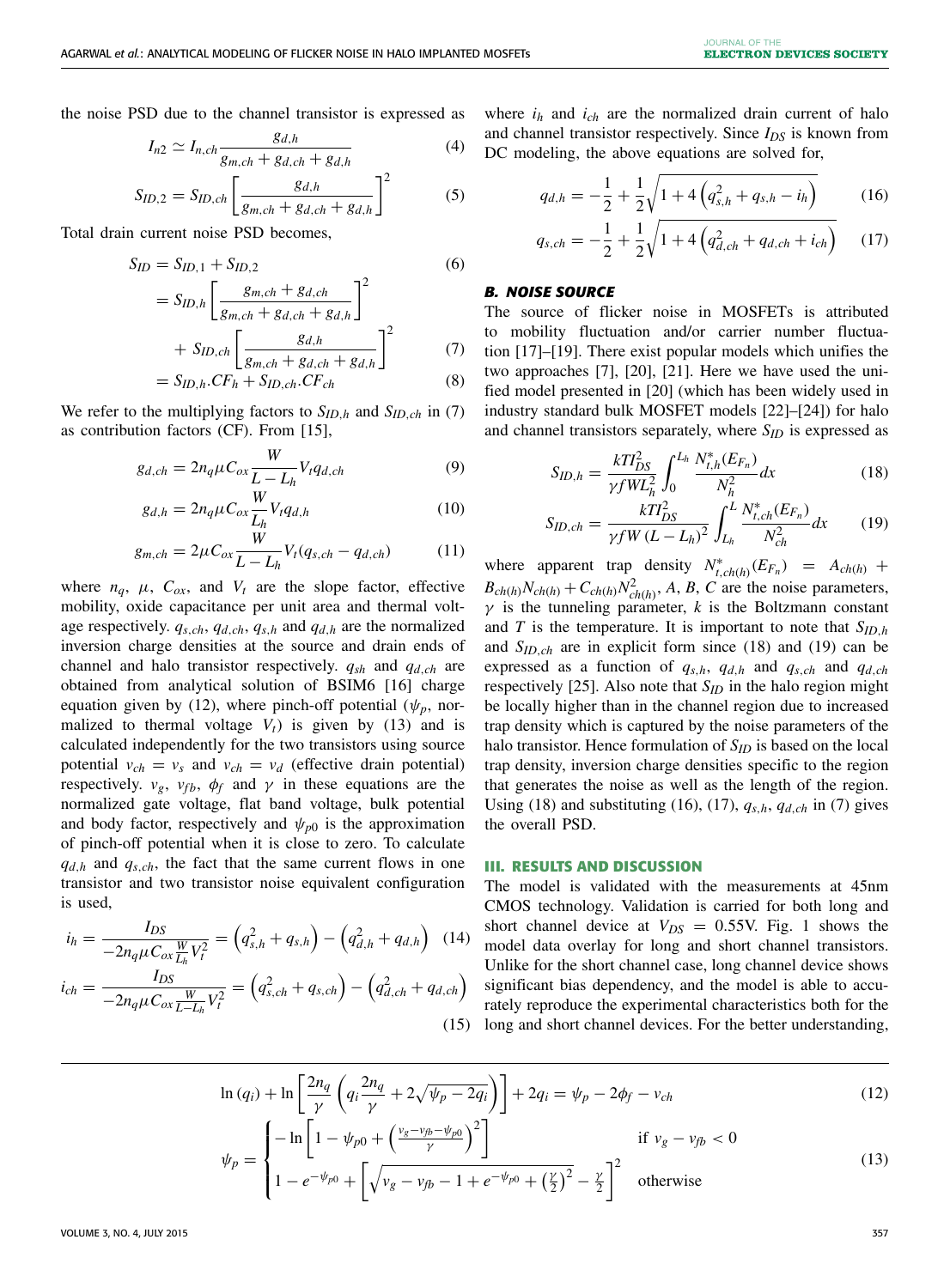

FIGURE 4. Model validation with long channel device: S<sub>ID</sub> versus  $I_{DS}$  at  $V_{DS} = 0.55$  V.  $S_{ID}$  asymptotically follows halo transistor noise in weak inversion and channel transistor noise in strong inversion.



**FIGURE 5.** Contribution factor of halo and channel transistors versus drain current. In weak inversion,  $CF_h \rightarrow CF_{ch}$ , and thus  $S_{ID}$  is dominated by the noise from the halo region [see (8)]. On the other hand, **CF***<sup>h</sup>* falls rapidly in the strong inversion leading to the negligible contribution from halo region in S<sub>ID</sub>. The role of CF in this model is similar to that of impedance field [11], which is responsible for noise propagation from a point in the channel to the drain terminal. Note that [4] adds halo and channel contribution with equal weights, therefore will overestimate noise in strong inversion.

long channel noise PSD along with the halo and channel transistor PSD is shown in Fig. 4. Although the devices have halo doping at source and drain ends, we found that two transistor sub-circuit implementation is sufficient to capture the bias and channel length dependencies for noise modeling and simpler for parameter extraction than a three transistor implementation. Due to higher doping in halo MOSFET, it has higher threshold voltage than the channel counterpart which leads to significantly lower inversion charge density especially at low gate voltages. For a given current, *SID* is inversely proportional to the square of inversion charge density, and therefore halo transistor will have much higher *SID* compared to the channel transistor. Furthermore, in WI



**FIGURE 6.** Simulated drain current noise spectral density versus drain current for constant gate voltage and varying  $V_{DS}$  from 0.1 to 1.0 V for the long channel device. (a)  $V_{GS} = 1.0$  V. (b)  $V_{GS} = 0.25$  V. (a) High gate voltage strongly inverts both halo and channel regions. However, resistance of the channel region is larger as its length is large compared to the halo region, as a result total noise is dominated by the channel region noise. (b) Halo region offers much higher resistance than the channel part due to its high threshold voltage and hence the total noise is determined by the noise of the halo transistor.

 $g_{d,h} \ll g_{m,ch}$  (as  $q_{s,ch} \gg g_{d,h}$  since halo transistor has higher threshold voltage) leading to

$$
CF_h = \frac{g_{m,ch} + g_{d,ch}}{g_{m,ch} + g_{d,ch} + g_{d,h}} \simeq 1
$$
 (20)

$$
CF_{ch} = \frac{g_{d,h}}{g_{m,ch} + g_{d,ch} + g_{d,h}} \simeq 0 \tag{21}
$$

Since the contributed noise is the product of CF and *SID*, overall noise is dominated by halo transistor noise in WI. From (8) it follows that,

$$
S_{ID} \simeq S_{ID,h} \tag{22}
$$

While the CF for the halo transistor falls rapidly, the CF for the channel transistor rises sharply as the region of operation moves from WI to SI as shown in Fig. 5, and as a result,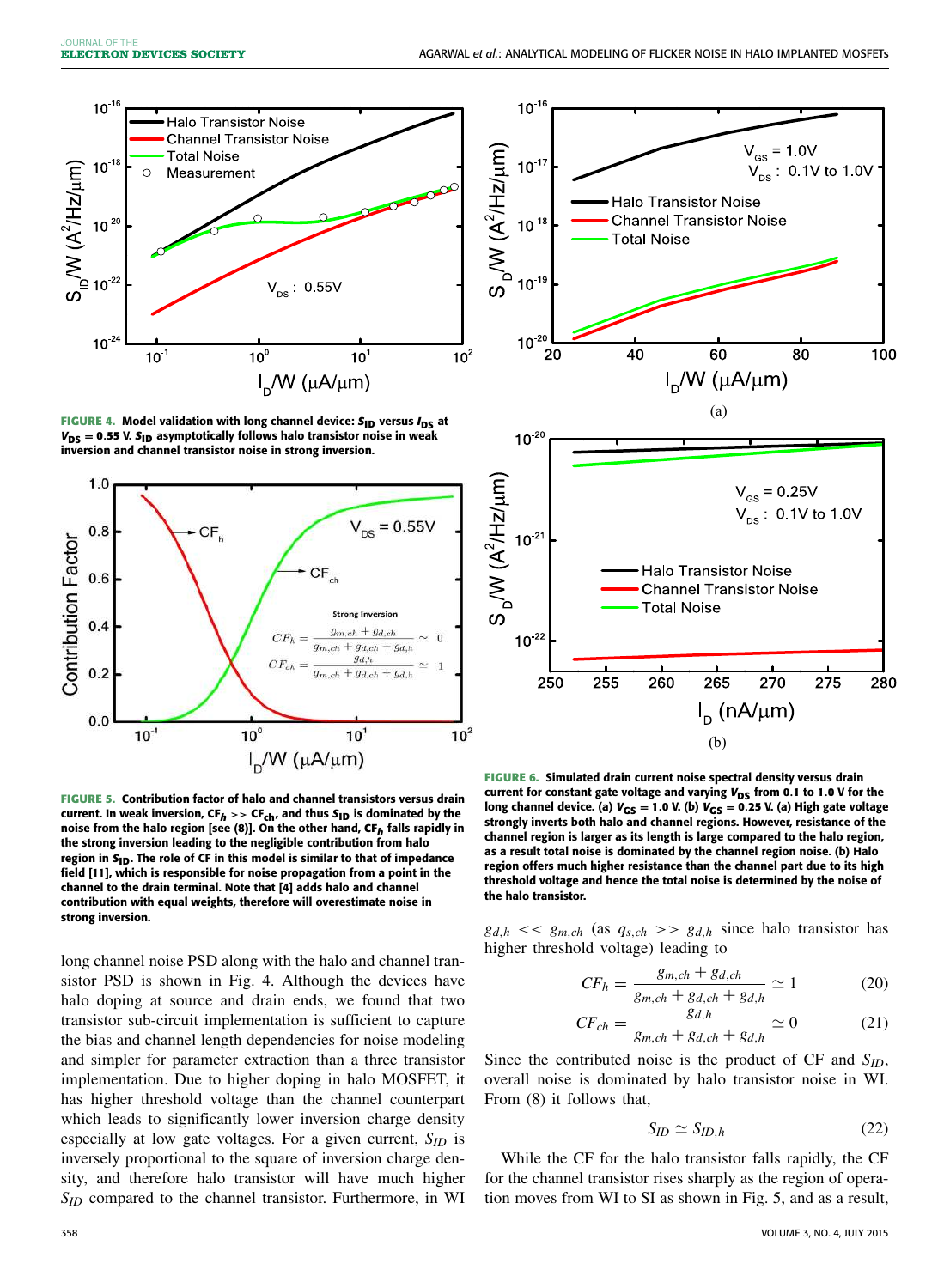the channel transistor noise becomes the dominant component of the noise in SI. The model presented in [4] adds the individual contributions with equal weights, and therefore cannot model the complex noise characteristics. Fig. 1 also shows the  $S_{ID}$  vs drain current for short channel device. It is interesting to observe that short channel device does not shows the bias dependency like the long channel device. This can be explained by the fact that the length of halo transistor is comparable with the length of channel transistor for short channel device, making the transition smoother from halo dominated region to channel dominated region. For the sake of completeness, the model behavior with different drain voltage is also studied. Fig. 6 shows the drain current noise PSD vs drain current for two gate voltages,  $V_{GS} = 1V$  in Fig. 6(a) and  $V_{GS} = 0.25V$  in Fig. 6(b), and varying drain voltage. For the entire drain bias range (0.1V to 1.0V), total noise is mainly due to the channel transistor noise in Fig. 6(a). This could be understood as follows: high gate voltage strongly inverts both channel and halo regions, however channel region offers higher resistance due to its larger length (as compared to halo region length) leading to  $CF_{ch}$  >>  $CF_{h}$  and hence  $S_{ID, ch}$  >>  $S_{ID, h}$  from (8). Similarly for the low gate voltages, total noise is dominated by the noise of the halo region as seen in Fig. 6(b), since resistance of the halo region is much higher than the resistance of the channel region due to its high threshold voltage.

#### **IV. CONCLUSION**

An analytical model of flicker noise for halo implanted MOSFET is presented. The impact of halo regions associated with the device on flicker noise is modeled using a separate MOSFET connected in series with the channel transistor. The model is a significant improvement over existing models in capturing bias and channel length dependencies of noise in devices employing strong halo technology. The model is amenable to be integrated with BSIM6 and provides an excellent solution to model the 1/f noise for the low power CMOS technology with high quality analog capability.

#### **REFERENCES**

- [1] K. M. Cao *et al.*, "Modeling of pocket implanted MOSFETs for anomalous analog behavior," in *IEDM Tech. Dig.*, Washington, DC, USA, 1999, pp. 171–174.
- A. S. Roy, S. P. Mudanai, and M. Stettler, "Mechanism of longchannel drain-induced barrier lowering in halo MOSFETs," *IEEE Trans. Electron Devices*, vol. 58, no. 4, pp. 979–984, Apr. 2011.
- [3] A. K. M. Ahsan and S. Ahmed, "Degradation of 1/f noise in short channel MOSFETs due to halo angle induced VT non-uniformity and extra trap states at interface," *Solid-State Electron.*, vol. 50, nos. 11–12, pp. 1705–1709, 2006.
- [4] J.-W. Wu *et al.*, "Pocket implantation effect on drain current flicker noise in analog nMOSFET devices," *IEEE Trans. Electron Devices*, vol. 51, no. 8, pp. 1262–1266, Aug. 2004.
- [5] P. Srinivasan and S. Dey, "New and critical aspects of 1/f noise variability in advanced CMOS SoC technologies," in *Proc. IEEE Int. Electron Devices Meeting (IEDM)*, San Francisco, CA, USA, 2012, pp. 19.3.1–19.3.4.
- [6] K. Benaissa *et al.*, "New cost-effective integration schemes enabling analog and high-voltage design in advanced CMOS SoC technologies," in *Proc. Symp. VLSI Technol. (VLSIT)*, Honolulu, HI, USA, 2010, pp. 221-222.
- [7] K. Hung, P. K. Ko, C. Hu, and Y. Cheng, "A unified model for the flicker noise in metal-oxide-semiconductor field-effect transistors,' *IEEE Trans. Electron Devices*, vol. 37, no. 3, pp. 654–665, Mar. 1990.
- [8] Y. S. Chauhan *et al.*, "BSIM6: Analog and RF compact model for bulk MOSFET," *IEEE Trans. Electron Devices*, vol. 61, no. 2, pp. 234–244, Feb. 2014.
- [9] H. Agarwal *et al.*, "Analytical modeling and experimental validation of threshold voltage in BSIM6 MOSFET model," *IEEE J. Electron Devices Soc.*, vol. 3, no. 3, pp. 240–243, May 2015.
- [10] S. Khandelwal et al., "Modeling STI edge parasitic current for accurate circuit simulations," *IEEE Trans. Comput.-Aided Design Integr. Circuits Syst.*, to be published.
- [11] A. S. Roy, C. C. Enz, and J. M. Sallese, "Noise modeling methodologies in the presence of mobility degradation and their equivalence," *IEEE Trans. Electron Devices*, vol. 53, no. 2, pp. 348–355, Feb. 2006.
- [12] A. Cappy and W. Heinrich, "High-frequency FET noise performance: A new approach," *IEEE Trans. Electron Devices*, vol. 36, no. 2, pp. 403–409, Feb. 1989.
- [13] F. M. Klaassen, "Characterization of low 1/f noise in MOS transistors," *IEEE Trans. Electron Devices*, vol. 18, no. 10, pp. 887–891, Oct. 1971.
- [14] N. Paydavosi et al., "Flicker noise in advanced CMOS technology: Effects of halo implant," in *Proc. IEEE Eur. Solid-State Device Res. Conf. (ESSDERC)*, Bucharest, Romania, 2013, pp. 238–241.
- [15] C. C. Enz and E. A. Vittoz, *Charge-Based MOS Transistor Modeling: The EKV Model for Low-Power and RF IC Design*. Chichester, U.K.: Wiley, 2006.
- [16] H. Agarwal *et al.*, "Recent enhancements in BSIM6 bulk MOSFET model," in *Proc. IEEE Int. Conf. Simulat. Semicond. Process. Devices (SISPAD)*, Glasgow, U.K., 2013, pp. 53–56.
- [17] A. L. McWhorter, "1/f noise and germanium surface properties," in *Semiconductor Surface Physics*. Philadelphia, PA, USA: Univ. Pennsylvania Press, 1957, pp. 207–228.
- [18] F. N. Hooge, "1/f noise is no surface effect," *Phys. Lett. A*, vol. 29, no. 3, pp. 139–140, 1969.
- [19] R. Jindal, "Compact noise models for MOSFETs," *IEEE Trans. Electron Devices*, vol. 53, no. 9, pp. 2051–2061, Sep. 2006.
- [20] K. Hung, P. K. Ko, C. Hu, and Y. Cheng, "A physics-based MOSFET noise model for circuit simulators," *IEEE Trans. Electron Devices*, vol. 37, no. 5, pp. 1323–1333, May 1990.
- [21] R. Jayaraman and C. Sodini, "A 1/f noise technique to extract the oxide trap density near the conduction band edge of silicon," *IEEE Trans. Electron Devices*, vol. 36, no. 9, pp. 1773–1782, Sep. 1989.
- [22] (2013). *BSIM4 Technical Manual*. [Online]. Available: http://www-device.eecs.berkeley.edu/bsim/?page=BSIM4
- [23] G. Gildenblat, *Compact Modeling: Principles, Techniques and Applications*. Dordrecht, The Netherlands: Springer, 2010.
- [24] H. Agarwal, S. Khandelwal, Y. S. Chauhan, and C. Hu, "Noise modeling in BSIM6 compact model," in *Proc. Workshop Compact Model.*, Washington, DC, USA, Jun. 2014.
- [25] (2014). *BSIM6.1.0 MOSFET Compact Model*. [Online]. Available: http://www-device.eecs.berkeley.edu/bsim/?page=BSIM6\_LR



HARSHIT AGARWAL received the M.Tech. degree from the National Institute of Technology, Hamirpur, India, in 2012. He is currently pursuing the Ph.D. degree with the Nanolab, Department of Electrical Engineering, Indian Institute of Technology Kanpur, Kanpur, India. His research interest includes semiconductor device physics, modeling, and characterization.